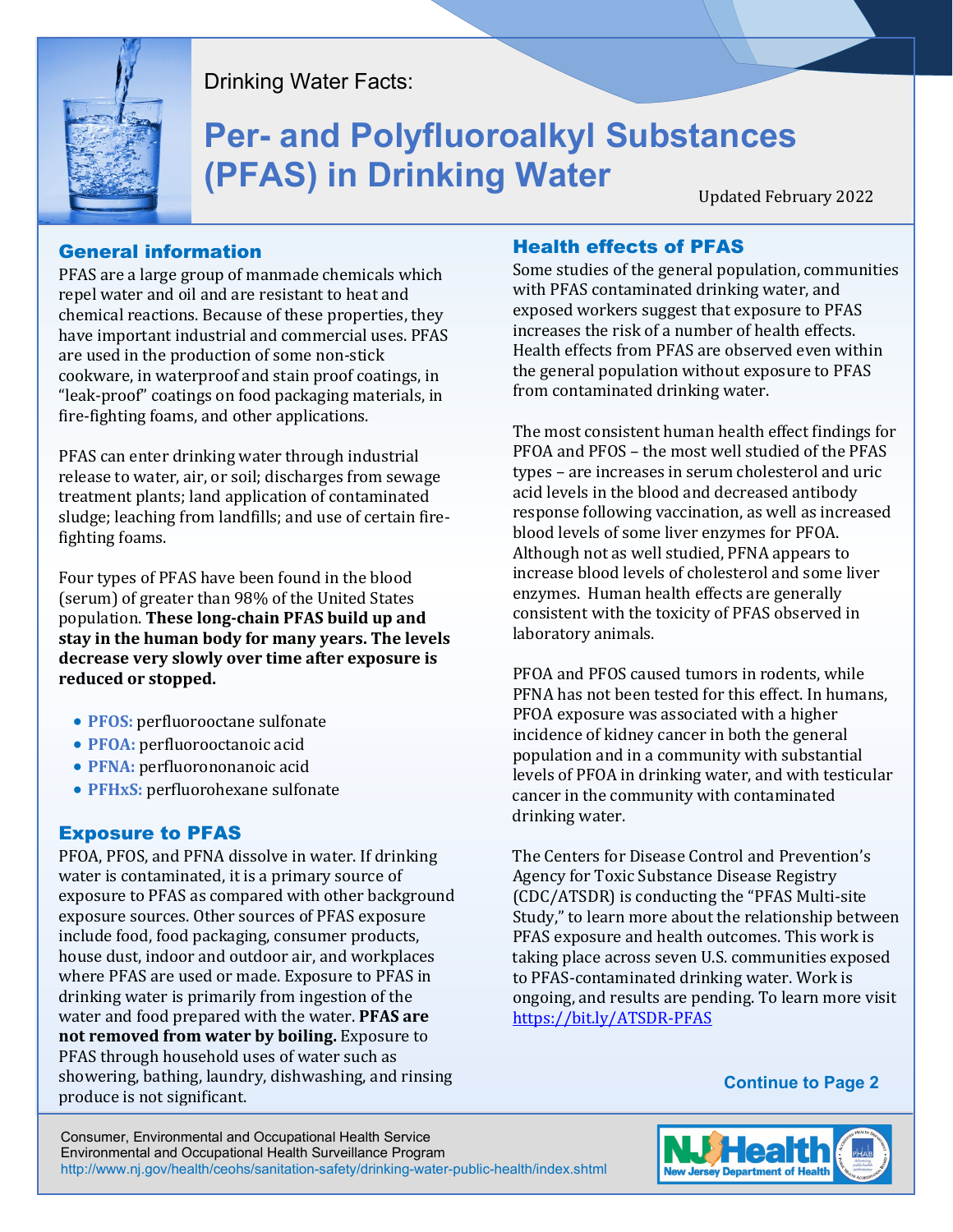## Impact of PFAS on children

Infants and children consume more water per body weight than older individuals, so their exposure may be higher than adults when drinking water is contaminated with PFAS. They may also be more sensitive to the effects of PFAS.

In humans, exposure to PFAS before birth or in early childhood may result in health effects including decreased birth weight, decreased response to vaccinations, and increased risk of infectious disease. In laboratory animals, some PFAS cause developmental delays.

## What are the NJ Drinking Water Standards for PFAS?

In 2018, NJ became the first state to establish an enforceable drinking water standard for a PFAS chemical when it set a Maximum Contaminant Level (MCL) for PFNA. MCLs for PFOA and PFOS followed in 2020.

| <b>NJ MCLS for PFAS</b> |        |  |  |
|-------------------------|--------|--|--|
| <b>PFNA</b>             | 13 ppt |  |  |
| <b>PFOA</b>             | 14 ppt |  |  |
| <b>PFOS</b>             | 13 ppt |  |  |

\_\_\_\_\_\_\_\_\_\_\_\_\_\_\_\_\_\_\_\_\_ Abbreviations: ppt=parts per trillion; ppt = ng/L = nanograms per liter

# Should I drink bottled water when I learn PFAS are in my drinking water?

PFOA, PFOS, and PFNA build up in the body over time, and it takes many years for the levels of these PFAS in your body to decrease after exposure has ended. If PFAS is present in your drinking water, using bottled water or a home water filter designed to remove these PFAS will reduce exposure.

## **When PFAS are above the NJ drinking water standard in a drinking water supply:**

- **For bottle-fed babies:** Bottled water should be used to prepare infant formula. Bottled water should also be used when giving infants plain water and to prepare juice made from concentrate for infants.
- **For nursing (breastfed) babies:** PFAS are present in breast milk and can be transferred to nursing babies. Despite this exposure, mothers who are breastfeeding should continue to nurse. The extensive information on the health benefits of breastfeeding suggests that benefits of breastfeeding outweigh potential risk of additional PFAS exposure.

## Continued…

- **For pregnant women, nursing women and women considering or planning on having a child:** Switching to bottled water or using a home water filter for drinking and cooking will reduce PFAS exposure. However, PFAS are slowly excreted from the body. Therefore, risk reduction will not be immediate, as exposure to the fetus and nursing infant is influenced by the mother's past exposure.
- **For older children and adults:** If a public water utility notifies you that a PFAS exceeds the NJ MCL, they are required to promptly take actions to reduce these levels. Individuals who wish to reduce exposure to PFAS while the water utility is taking actions to reduce levels can consider switching to bottled or home filtered water for drinking and cooking.

Anyone concerned about their health should consult with their personal healthcare provider. **Healthcare providers can find more information on PFAS health effects and exposure here -**

[https://www.atsdr.cdc.gov/pfas/docs/clinical](https://www.atsdr.cdc.gov/pfas/docs/clinical-guidance-12-20-2019.pdf)[guidance-12-20-2019.pdf](https://www.atsdr.cdc.gov/pfas/docs/clinical-guidance-12-20-2019.pdf)

# Can I have my blood tested for PFAS?

Laboratory tests are available to measure PFAS in blood serum, but this is not a routine test. Health insurance may not cover the cost of this testing. While pursuing this type of specialized testing is a personal decision between you and your doctor, it is important to understand what testing can and cannot tell you.

## **What blood testing** *can* **tell you –**

- Blood test results can be compared to national monitoring data collected from a representative sample of the U.S. population. The table below provides the most recently available (2017- 2018) blood serum levels of the four PFAS most commonly detected in the U.S. population.
- For example, if your concentration is higher than the 95th percentile, this means your blood serum is higher than the concentration found in 95% of the U.S. population.

| PFAS blood serum levels in the U.S., 2017-<br>2018 (ng/ml) |             |                  |                  |  |
|------------------------------------------------------------|-------------|------------------|------------------|--|
|                                                            | <b>Mean</b> | 50 <sup>th</sup> | 95 <sup>th</sup> |  |
| <b>PFAS</b>                                                | (geometric) | percentile       | percentile       |  |
| <b>PFOS</b>                                                | 4.25        | 4.30             | 14.6             |  |
| <b>PFOA</b>                                                | 1.42        | 1.47             | 3.77             |  |
| <b>PFNA</b>                                                | 0.41        | 0.40             | 1.40             |  |
| <b>PFHxS</b>                                               | 1.08        | 1.10             | 3.70             |  |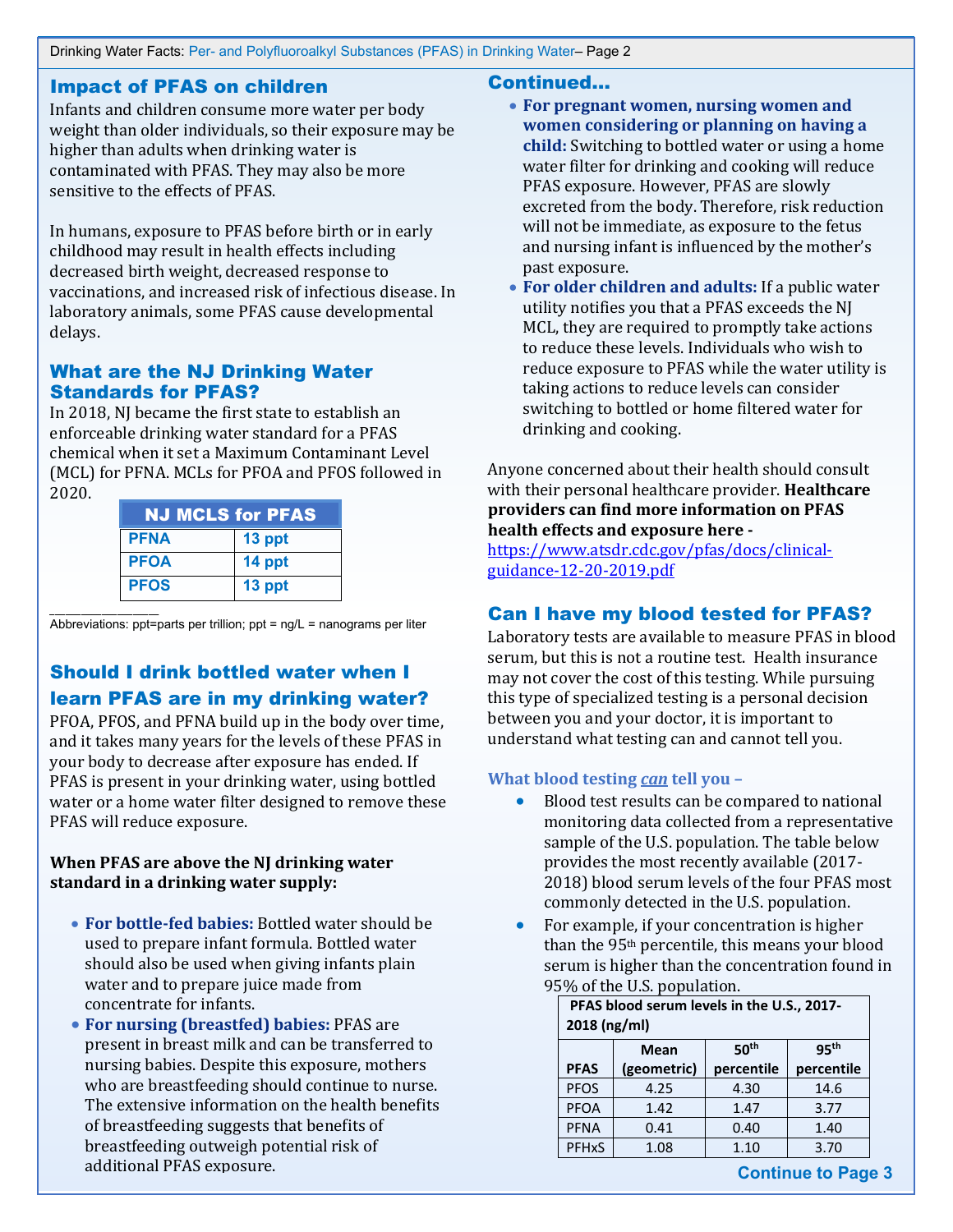**What blood testing** *cannot* **tell you –**

- While exposure to PFAS can increase the risk of certain health effects, a blood test indicating that you have been exposed to PFAS cannot be used to predict whether or not you will experience health effects or if PFAS exposure caused any health problems you may have.
- Test results alone cannot be used to identify specific sources of exposure.
- There is no accepted treatment to reduce levels of PFAS in the blood. Levels decrease slowly over many years when exposure has been reduced or eliminated.

# How were the PFAS Maximum Contaminant Levels developed?

A maximum contaminant level (MCL) is an enforceable drinking water standard which requires all public water systems to routinely monitor. The NJ Drinking Water [Quality Institute \(DWQI\),](https://www.state.nj.us/dep/watersupply/g_boards_dwqi.html) an advisory body composed of scientists from academia, the water industry, and environmental health, is responsible for developing MCLs and recommending them to the NJ Department of Environmental Protection (NJDEP). The NJ PFAS MCLs were developed after thorough review of the available scientific information and are intended to be both healthprotective and scientifically supportable.

The PFAS MCLs recommended by the DWQI are protective both for cancer (for PFOA and PFOS) and noncancer health effects. Cancer effects are determined based on a one in a million risk from lifetime water consumption. The non-cancer health effects may occur over a shorter period of time (less than a lifetime) when the PFAS level in water is above the MCL.

# Why is the NJ MCL for PFAS lower than EPA health guidance?

The federal Environmental Protection Agency (EPA) issued a non-enforceable drinking water Lifetime Health Advisory for PFOA and PFOS of 70 ppt individually or when combined in 2016. The DWQI concluded that the EPA Lifetime Health Advisory is not scientifically supportable or sufficiently health protective. EPA has announced that it will finalize national primary drinking water standards for PFOA and PFOS by Fall 2023 and that the scientific basis of the EPA Lifetime Health Advisory is now under review and subject to change.

# How can I find out if PFAS are in my drinking water?

#### • **Public Water Users**

NJ public water systems were required to begin monitoring for PFNA in 2020 and for PFOA and PFOS in 2021. These results are available on NJDEP'[s Drinking Water Watch](https://www9.state.nj.us/DEP_WaterWatch_public/) website. Some water systems have earlier results through the EPA Unregulated Contaminant Monitoring Rule (UCMR3). These UCMR3 results were reported in your annual Consumer Confidence Reports (CCRs) which may be available online or mailed to your home directly by your water provider. CCRs are also found on NJDEP Drinking Water Watch.

#### • **Private Well Users**

PFNA, PFOA, and PFOS have been added to the NJ Private Well Testing Act (NJ PWTA). The NJ PWTA is a consumer information law established in 2002 that requires private wells to be tested by a certified laboratory during real estate transfer and requires landlords to test well water supplied to tenants every five years and provide results. The addition of PFAS to the NJ PWTA means that private wells at homes being sold in NJ must be tested for these three PFAS (and other contaminants) starting December 1, 2021. Private well owners who are not selling or buying a home should contact a certified laboratory if they wish to have their well water tested. A link to a list of certified laboratories is below.

# Where can I get more information about home water filters?

Water treatment devices utilizing granular or powdered activated carbon filters, reverse osmosis, ion exchange resins and other specialized treatment media are technologies that can reduce the level of PFAS in drinking water. If a water treatment device is used, it is important to follow the manufacturer's guidelines for maintenance and operation. NSF International, an independent and accredited organization, certifies products proven effective for reducing PFOA and PFOS below the EPA Lifetime Health Advisory level (70 ppt), but these products are not certified for removal to the lower NJ MCLs of 14 and 13 ppt. Some studies have demonstrated up to 50% removal of PFAS when using either pitcher or refrigerator filters.